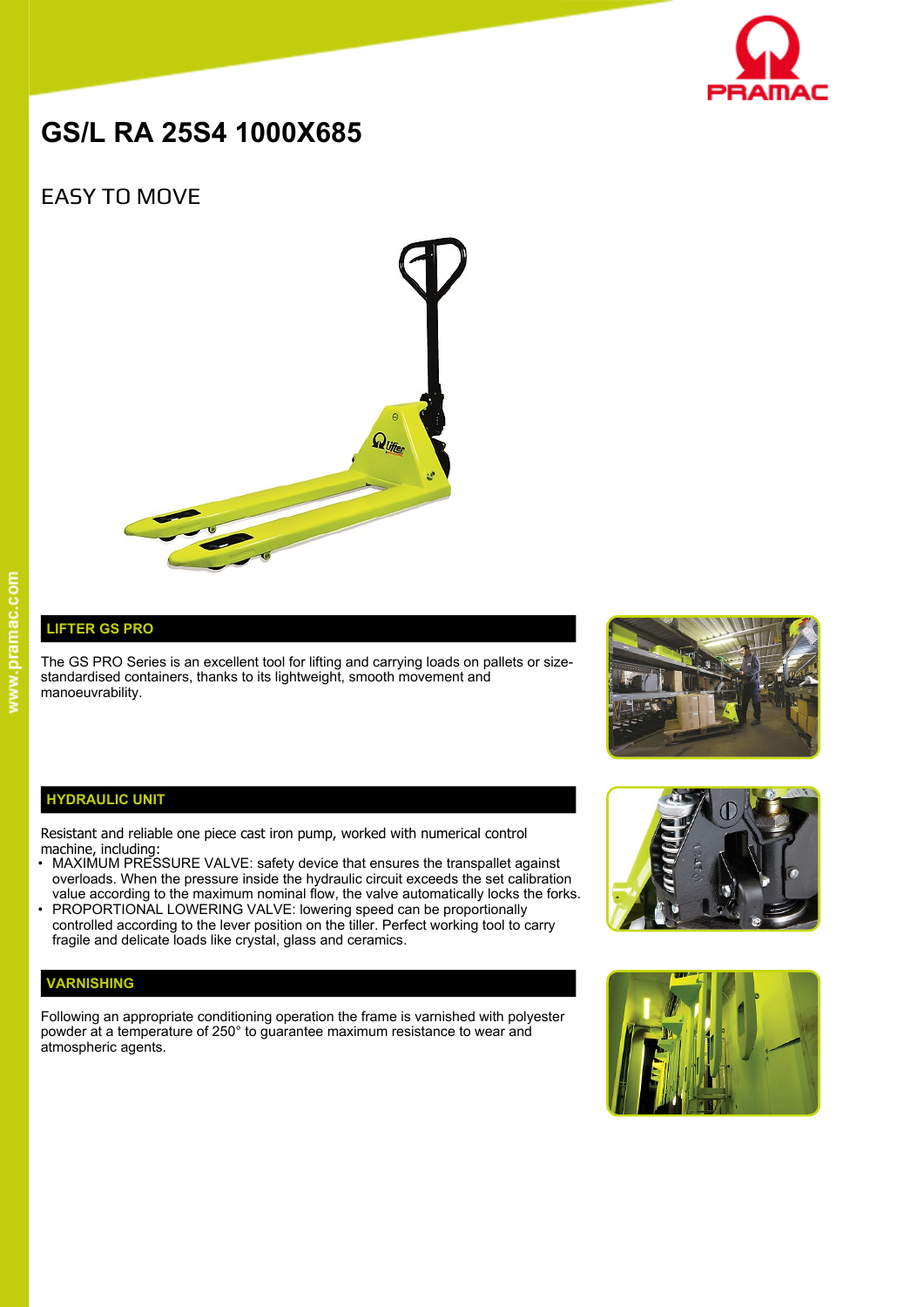|   |    | LIFTER     |
|---|----|------------|
|   |    | Manual     |
|   |    | Pedestrian |
| Q | Кg | 2500       |
| c | mm | 500        |
| x | mm | 782        |
| ν | mm | 1042       |
|   |    |            |

| <b>Weights</b>               |    |      |
|------------------------------|----|------|
| 2.1 Service weight           | Кg | 66   |
| 2.2 Axle load, laden rear    | Kg | 1796 |
| 2.2 Axle load, laden front   | Kg | 770  |
| 2.3 Axle load, unladen rear  | Κq | 21   |
| 2.3 Axle load, unladen front | Κq | 45   |

|            |    | POLY.I./<br><b>NYLON</b> |
|------------|----|--------------------------|
|            |    | <b>NYLON</b>             |
|            | mm | 200                      |
|            | mm | 55                       |
|            | mm | 82                       |
|            | mm | 60                       |
|            | nr | 4                        |
|            |    | No.                      |
| <b>b10</b> | mm | 155                      |
| b11        | mm | 535                      |
|            |    |                          |

| <b>Dimensions</b>                          |                 |    |      |
|--------------------------------------------|-----------------|----|------|
| 4.4 Lift height                            | h3              | mm | 115  |
| 4.9 Height of tiller in drive position max | h14             | mm | 1160 |
| 4.15 Height, lowered                       | h <sub>13</sub> | mm | 85   |
| 4.19 Overall lenght                        | 11              | mm | 1400 |
| 4.20 Lenght to face of forks               | l2              | mm | 400  |
| 4.21 Overall width                         | b1              | mm | 685  |
| 4.22 Fork dimensions - Thickness           | s               | mm | 55   |
| 4.22 Fork dimensions - Width               | e               | mm | 150  |
| 4.22 Fork dimensions - Lenght              |                 | mm | 1000 |
| 4.25 Distance between fork arms            | b5              | mm | 685  |
| 4.32 Ground clearance, centre of wheelbase | m2              | mm | 30   |
| 4.34 Aisle width                           | Ast             | mm | 1635 |
| 4.35 Turning radius                        | Wa              | mm | 1217 |

| <b>Performance data</b>   |         |    |
|---------------------------|---------|----|
| 5.2 Lifting speed laden   | strokes | 13 |
| 5.2 Lifting speed unladen | strokes | 13 |
|                           |         |    |